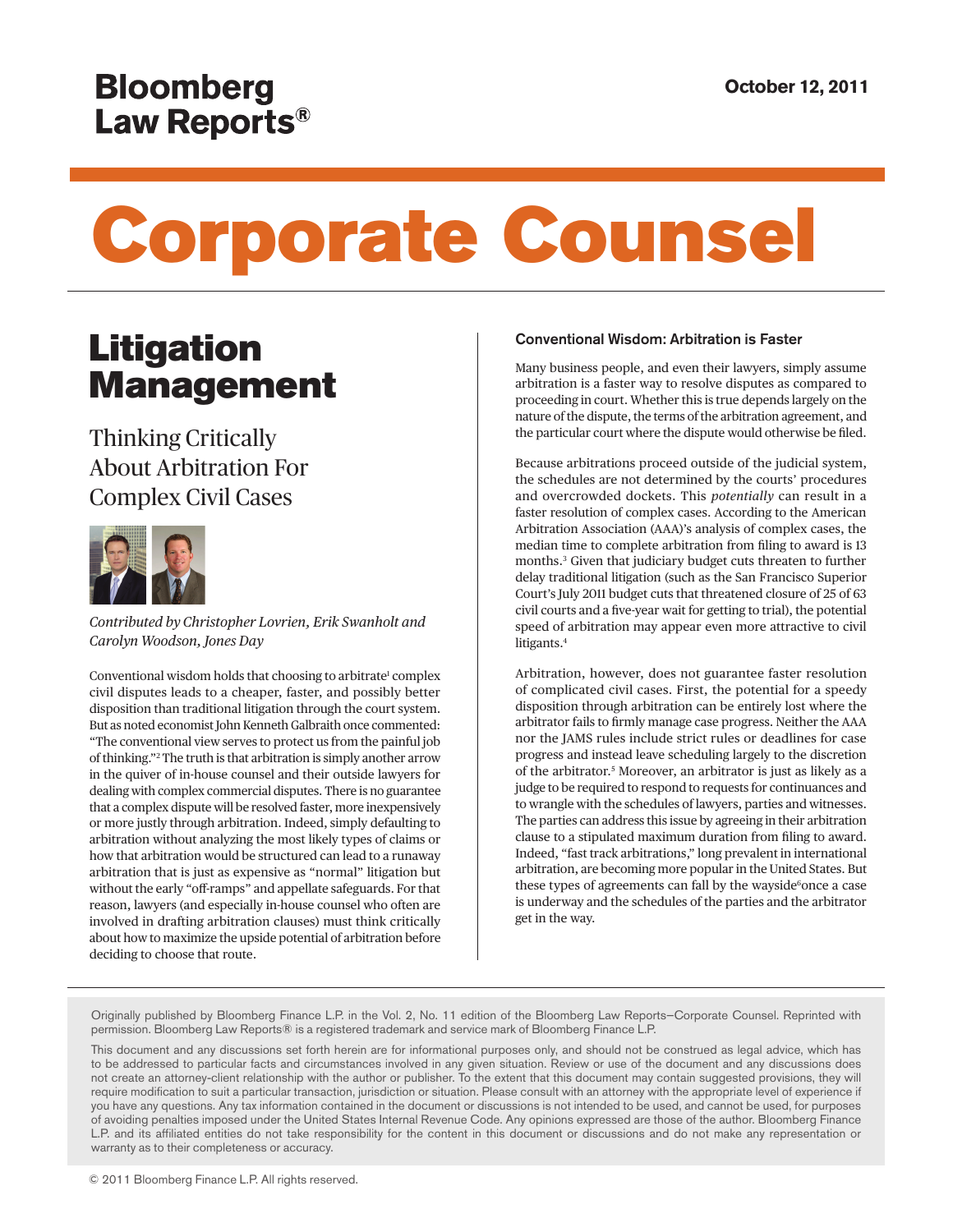Second, some courts, such as the famed "rocket dockets," quickly dispose of cases through fast track rules and therefore may provide as speedy a resolution as arbitration. For example, a civil case filed in the Western District of Wisconsin takes on average only 5.2 months from filing to disposition and 15.1 months from filing to trial[.7](#page-2-6)

<span id="page-1-2"></span><span id="page-1-1"></span><span id="page-1-0"></span>Third, courts are more likely than arbitrators to dispose of cases before they reach trial.<sup>[8](#page-2-7)</sup> Recent U.S. Supreme Court rulings in *Ashcroft v. Iqbal*[9](#page-2-8) and *Bell Atlantic v. Twombly*[10](#page-2-9) have raised the plaintiffs' pleading bar in complex cases. On the other hand, successful motions to dismiss in arbitrations essentially are unheard of. Likewise, courts are much more likely to grant summary judgment motions. Barring specific agreement among the parties, arbitrators may not even be required to hear (much less grant) summary judgment motions. Under the JAMS Rules, for example, an "arbitrator *may* permit" summary judgment motions, but is not required to do so.<sup>11</sup> Therefore, arbitrations do not as a matter of course provide the same early "off-ramps" that are at least potentially available in normal litigation.

#### <span id="page-1-4"></span>Conventional Wisdom: Arbitration is Cheaper

The assumption that arbitration is cheaper is closely related to the assumption that it is faster, but it also rests on the belief that discovery in arbitration is more limited. The truth is more complicated.

<span id="page-1-7"></span><span id="page-1-6"></span><span id="page-1-5"></span>Traditional arbitration rules do not require compliance with strict procedural<sup>12</sup> or evidentiary rules.<sup>13</sup> Therefore, the parties may not be required to submit to traditional discovery procedures or rules of evidence. On the other hand, arbitrators tend to be extremely hesitant to significantly curtail discovery out of fear that such restrictions will create due process arguments for vacating any award[.14](#page-3-2) To ensure limited (and perhaps more reasonable) discovery, the parties should seek agreement to discovery limits in the arbitration clause (e.g., limits on electronic discovery, the number of custodians who must be searched, the number of depositions and/or the need to log privileged documents). Attempts to negotiate such limits once a dispute has arisen are difficult. If it were otherwise, parties could easily do the same in cases litigated in the courts. Of course, giving up or limiting discovery rights should not be done lightly. Limiting document or deposition discovery may save time and money during the prehearing phase of a litigation, but it also may prevent an aggrieved party from ferreting out key evidence in fraud cases. In contrast, limitations on discovery may not carry the same degree of risk in a breach of contract action turning largely on the interpretation of contractual terms.

Arbitrations also involve a cost not incurred in traditional litigation arbitration fees (including administrative fees paid to arbitration service providers and hourly fees to the actual arbitrators). Many complex disputes are heard before a panel of arbitrators, each of whom will necessarily be required to spend billable time on the case preparing for and attending hearings. These costs can become substantial especially in complex cases that require a high level of preparation or that are pending for

<span id="page-1-8"></span>extended periods of time. According to a study of large complex arbitrations conducted by AAA, median arbitration costs amount to over two percent of the claim value[.15](#page-3-3) However, more complex disputes involving more active arbitrator involvement in pretrial proceedings and longer hearings can be significantly more expensive than AAA's statistics suggest.

#### <span id="page-1-3"></span>Other Conventional Wisdom Assumptions

#### — Subject Matter Experts as Fact Finders

Parties normally have significant control over the selection of at least some of the arbitrators for their case. That process provides more control than the largely random processes used to assign judges or jury pools. Indeed, parties can select fact finders who have advanced training, experience, and credentials in the issues in dispute. This can be especially beneficial in complex disputes involving specialized industries. A construction defect case involving a botched multi-million dollar skyscraper construction, for example, may be best resolved by arbitrators whose experience and training allows them to quickly grasp the facts and claims at issue. On the other hand, an arbitration agreement that requires the use of arbitrators with specialized training, experience, or credentials, may result in a narrow pool of candidates who are excessively costly, unavailable, or have leanings that are disadvantageous to your client. Many lawyers also believe that arbitrators are more likely than judges or juries to "split-the-baby," which may work to the disadvantage of parties with strong legal or factual arguments.<sup>16</sup>

#### <span id="page-1-9"></span>— Arbitration Award Predictability

<span id="page-1-10"></span>In an economic environment where juries seem to be increasingly hostile to companies, arbitration awards generally are believed to be relatively conservative. Arbitrators tend to be driven less by emotion than the average juror, and many have legal training and expect more concrete proof of damages. Arbitration simply does not carry the same *ad terrorem* effect that a jury may in a case involving relatively weak proof of causation but terrible injury and a sympathetic plaintiff. Also, because arbitrations are based on contract principals, the parties can further reduce their exposure by agreeing to restrict the type or amount of potential award. Under JAMS Rules 32 and 33, for example, the parties may agree to bracket the arbitration award to a minimum and maximum amount or use "baseball" arbitration to restrict the arbitrator's award to the closest of one the parties' "final" offers.[17](#page-3-5) A limitation on the type of award is especially beneficial in cases such as products liability disputes where the risk posed by compensatory damages is many times overshadowed by the risk associated with punitive damages. But, while an arbitration allows a party to ditch the jury and potentially bookend an award, it does not guarantee a more conservative award. For example, iFreedom Communications International was saddled with a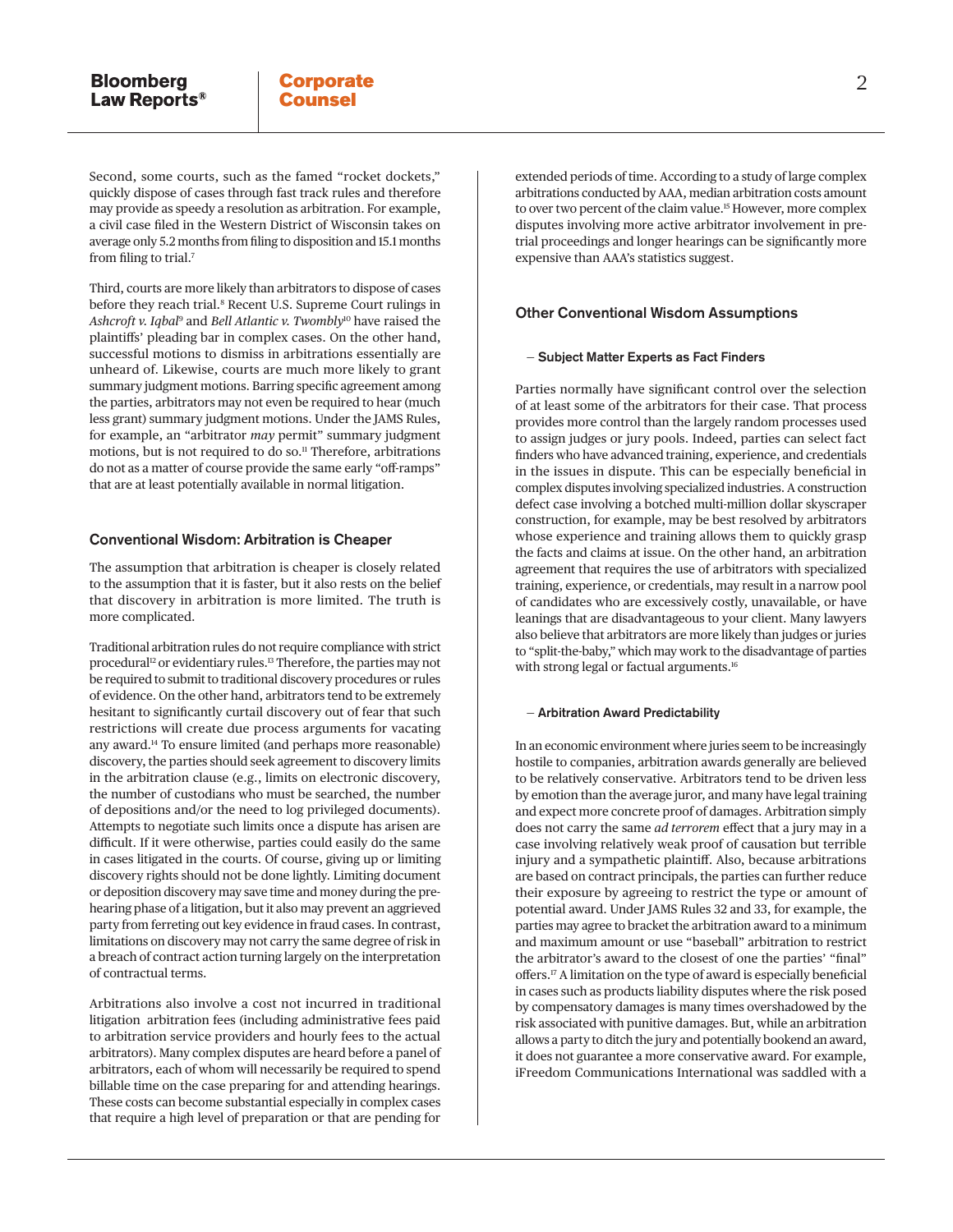<span id="page-2-11"></span>\$4.1 *billion* dollar arbitration award (later confirmed by the Los Angeles Superior Court) from a wrongful termination dispute involving a single former employee.[18](#page-3-6)

#### — Confidentiality

Arbitration proceedings are not part of the public record and normally are resolved confidentially outside the public eye. This is highly beneficial for disputes involving embarrassing (or, from the plaintiffs' and press' perspectives, "juicy") allegations, testimony, or documents. For example, in an employment dispute involving harassment or discrimination claims, the employer whose employment agreements contain arbitration clauses will likely seek to compel arbitration of the claims (and should seek to get a confidentiality order in place) to prevent the claimant from leveraging bad press for a settlement. At the same time, confidentiality of arbitrations may not be helpful when it prevents a party from publicly vindicating its rights or touting a significant win.

#### — Finality

<span id="page-2-12"></span>Appellate review of arbitration awards is extremely limited.<sup>[19](#page-3-7)</sup> Therefore, by electing to arbitrate, a party essentially gives up its right to appeal. While the lack of appeal rights may reduce costs and present a benefit in a strong case, a party who is bringing a claim premised on a novel legal theory or shaky facts should carefully consider the lack of appellate review. The lack of meaningful review also counsels in favor of a multi-arbitrator panel, where the whims of any one arbitrator can be reined in by the rest of the panel (although the trade off is increased cost).

In the end, the assumption that arbitrations are faster, cheaper, and better is true . . . but only in some cases. Simply selecting to arbitrate disputes does not guarantee any of these benefits, and a party considering arbitration must assess the type of disputes likely to arise, the terms of the arbitration agreement, and their own business and litigation goals when evaluating whether arbitration is preferable to litigating in the courts. In-house counsel especially need to think critically (even prophetically) about these issues at the time the arbitration clause is drafted and inserted into a contract. By the time a dispute arises―often years later it may be too late to obtain agreement on the limitations necessary to ensure arbitration offers more than just litigation without early off-ramps and appellate review.

*Christopher Lovrien is Partner-in-Charge of Jones Day's Los Angeles office. He represents companies in high-stakes commercial litigation, including contract disputes, antitrust claims, securities matters and the defense of consumer class actions. He has substantial experience in arbitration and mediation.*

*Erik Swanholt is a partner and trial lawyer resident in Jones Day's Los Angeles office. His practice is focused on products liability, pharmaceutical defect and consumer products litigation. Erik also serves on Jones Day's firm wide e-discovery team and is the e-discovery lead in the Los Angeles office.*

*Carolyn Woodson is an associate in Jones Day's Los Angeles office. She represents clients in complex commercial litigation and insurance recovery matters in federal and state courts, arbitrations, and mediations*.

*The views expressed herein are those of the authors and do not necessarily represent the views of Bloomberg LP, Jones Day or its clients.*

<span id="page-2-0"></span><sup>[1](#page-0-0)</sup> Arbitration is a form of contract-based dispute resolution that proceeds outside of the judicial system. In general, assuming that an arbitration agreement is not unconscionable or otherwise unenforceable, courts enforce arbitration agreements regarding them as "valid, enforceable and irrevocable" contracts. [9 U.S.C. § 2.](http://www.bloomberglaw.com/document/1?citation=9 U.S.C. 2&summary=yes#jcite) The Supreme Court recently reaffirmed the strong presumption in favor of arbitration in *AT&T Mobility v. Conception*, which found that the Federal Arbitration Act preempted a California rule banning class action waivers in arbitration agreements. *AT&T Mobility LLC v. Conception*, [131 S. Ct. 1740](http://www.bloomberglaw.com/document/1?citation=131 S. Ct. 1740&summary=yes#jcite) (2011).

<span id="page-2-1"></span>[2](#page-0-1) John Kenneth Galbraith, *quoted in* Barnett, Larry D., *The Regulation of Mutual Fund Boards of Directors: Financial Protection or Social Productivity?,* 16 J.L. & Pol'y 489, 490 (2007-2008).

- <span id="page-2-2"></span>[3](#page-0-2) AAA, Commercial Bulletin, [Issue 6,](http://www.adr.org/sp.asp?id=38793) http://www.adr.org/ sp.asp?id=38793#statistics (last visited Oct. 6, 2011).
- <span id="page-2-3"></span>[4](#page-0-3) Tess Townsend, ["Court Gets \\$2.5 Million Loan to Soften Cuts,](http://www.baycitizen.org/courts/story/court-25-million-loan-soften-cuts/)" *The Bay Citizen*, Sept. 9, 2011, *available at* http://www.baycitizen.org/courts/story/ court-25-million-loan-soften-cuts/. A newly approved loan to the San Francisco Superior Court is expected to reduce the planned courtroom closures from 25 to 14. *Id*.
- <span id="page-2-4"></span><sup>[5](#page-0-4)</sup> Both the JAMS and AAA Rules afford the arbitrator wide discretion in scheduling the proceedings and setting hearings. *See*, *e.g*., [JAMS Comprehensive](http://www.jamsadr.com/rules-comprehensive-arbitration/) [Arbitration Rules and Procedures,](http://www.jamsadr.com/rules-comprehensive-arbitration/) Rule 22(a), (Oct. 21, 2010), http://www. jamsadr.com/rules-comprehensive-arbitration/ ("The Arbitrator will ordinarily conduct the Arbitration Hearing in the manner set forth in these Rules. The Arbitrator may vary these procedures if it is determined reasonable and appropriate to do so" (emphasis added)); [AAA Commercial Arbitration Rules](http://www.adr.org/sp.asp?id=22440)  [and Mediation Procedures,](http://www.adr.org/sp.asp?id=22440) R-22 (June 1, 2009), http://www.adr.org/ sp.asp?id=22440 ("The arbitrator shall set the date, time, and place for each hearing"). Also, while the AAA Commercial Arbitration Rules set a deadline for issuance of the award following the hearing, those Rules do not provide any deadlines for when the hearing will be held (except under the expedited procedures which do not apply in cases where the claims are greater than \$75,000). *See* AAA Commercial Arbitration Rules and Mediation Procedures, R-41 (June 1, 2009) http://www.adr.org/sp.asp?id=22440 (Rule 41 provides that "[t]he award shall be made promptly by the arbitrator . no later than 30 days from the date of closing the hearing"). Compare id., E-7 (the AAA's expedited rules state that "the arbitrator shall set the date, time, and place of the hearing, to be scheduled to take place within 30 days of confirmation of the arbitrator's appointment"). *See also* [JAMS](http://www.jamsadr.com/rules-comprehensive-arbitration/) [Comprehensive Arbitration Rules and Procedures](http://www.jamsadr.com/rules-comprehensive-arbitration/), Rule 16.2 (Oct. 21, 2010), http://www.jamsadr.com/rules-comprehensive-arbitration/ (under the JAMS expedited procedures, the "hearing shall commence within 60 calendar days after the [discovery] cutoff" but the arbitrator may alter the expedited procedures and deadlines on a showing of "good cause").
- <span id="page-2-5"></span>[6](#page-0-5)*See supra* note 5. *See also* [AAA Commercial Arbitration Rules and Mediation](http://www.adr.org/sp.asp?id=22440) [Procedures](http://www.adr.org/sp.asp?id=22440), R-28 (June 1, 2009), http://www.adr.org/sp.asp?id=22440 ("[t]he arbitrator may postpone any hearing . . . upon the arbitrator's own initiative").
- <span id="page-2-6"></span>[7](#page-1-0) [Federal Judiciary Report,](http://www.uscourts.gov/viewer.aspx?doc=/cgi-bin/cmsd2011Mar.pl) March 2011, http://www.uscourts.gov/viewer. aspx?doc=/cgi-bin/cmsd2011Mar.pl (last visited Oct. 6, 2011).
- <span id="page-2-7"></span>[8](#page-1-1) JAMS, *[Arbitrators Less Prone to Grant Dispositive Motions Than Courts](http://www.jamsadr.com/arbitrators-less-prone-to-grant-dispositive-motions-than-courts-06-26-2009/)*, (June 26, 2009), http://www.jamsadr.com/arbitrators-less-prone-to-grantdispositive-motions-than-courts-06-26-2009/ (acknowledging that "arbitrators are generally much more reluctant than courts to grant dispositive motions—whether they are motions to dismiss a complaint or arbitration demand, or motions for summary judgment").
- <span id="page-2-8"></span>[9](#page-1-2) [129 S. Ct. 1937](http://www.bloomberglaw.com/document/1?citation=129 S. Ct. 1937&summary=yes#jcite), 173 L. Ed. 2d 868 (2009).

<span id="page-2-10"></span>[11](#page-1-4) [JAMS Comprehensive Arbitration Rules and Procedures,](http://www.jamsadr.com/rules-comprehensive-arbitration/) Rule 18, (Oct. 21,

<span id="page-2-9"></span>[<sup>10</sup>](#page-1-3) [550 U.S. 544](http://www.bloomberglaw.com/document/1?citation=550 U.S. 544&summary=yes#jcite) (2007).